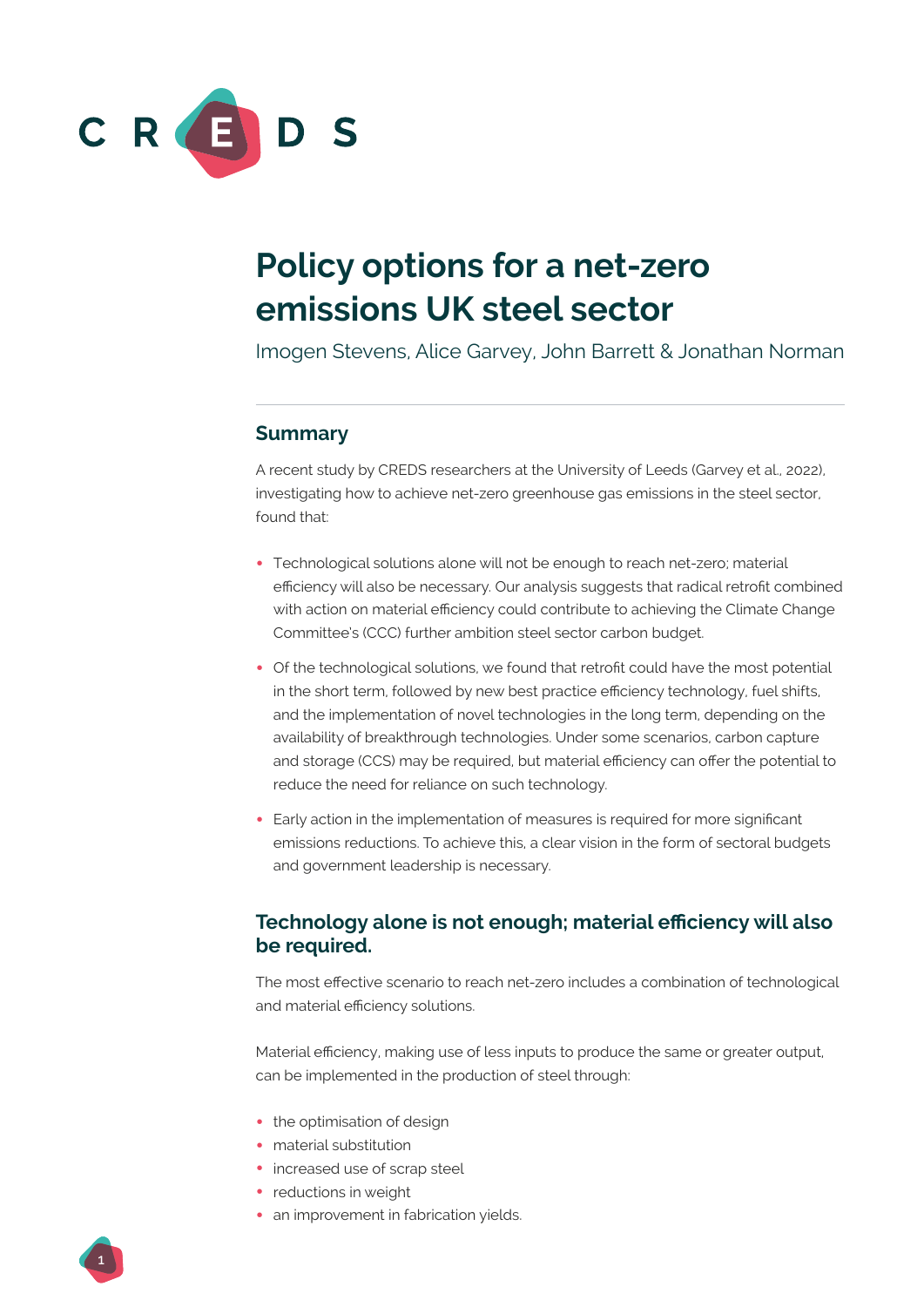

It can also be applied to the consumption of steel by extending the lifetime of steel products, ensuring products can be repaired more easily and encouraging shared ownership and use of products by consumers.

Our analysis suggested that a high ambition retrofit scenario carried out alongside material efficiency gains could help reach the CCC further ambition target.

Proposals for a new Cumbrian coalmine are being justified by the perceived need for future coking coal as feedstock to the blast furnace steel production route. However, the technical need for the mine has been extensively refuted, with estimates suggesting the domestic supply of coking coal would only reduce emissions associated with transport by 1.8% (Pimm et al., 2021). Similarly, the implementation of material efficiency options would reduce the future demand for the feedstock.

The figure below indicates that at a central level of ambition in the technology scenarios and assuming the Energy Transitions Commission (ETC) (2018) material efficiency estimate, most scenarios are in line with the core CCC budget, but further mitigation would be required to reach levels aligned with the 'further ambition' budget.



**Figure 1: Comparison of coupled technology and material efficiency scenario budgets with CCC netzero budgets, across the carbon budget periods. Technologies are modelled at central ambition, and the ETC (2018) material efficiency estimate is assumed.**

Although hydrogen steelmaking has been proposed as a promising mitigation technology in the sector, it was not included in the 'novel technologies' scenario. This was due to: the complexity of representing this production route and its uncertainties, the variable estimates of the commercialisation lead times in the literature and the dependence on future availability of clean hydrogen in the UK.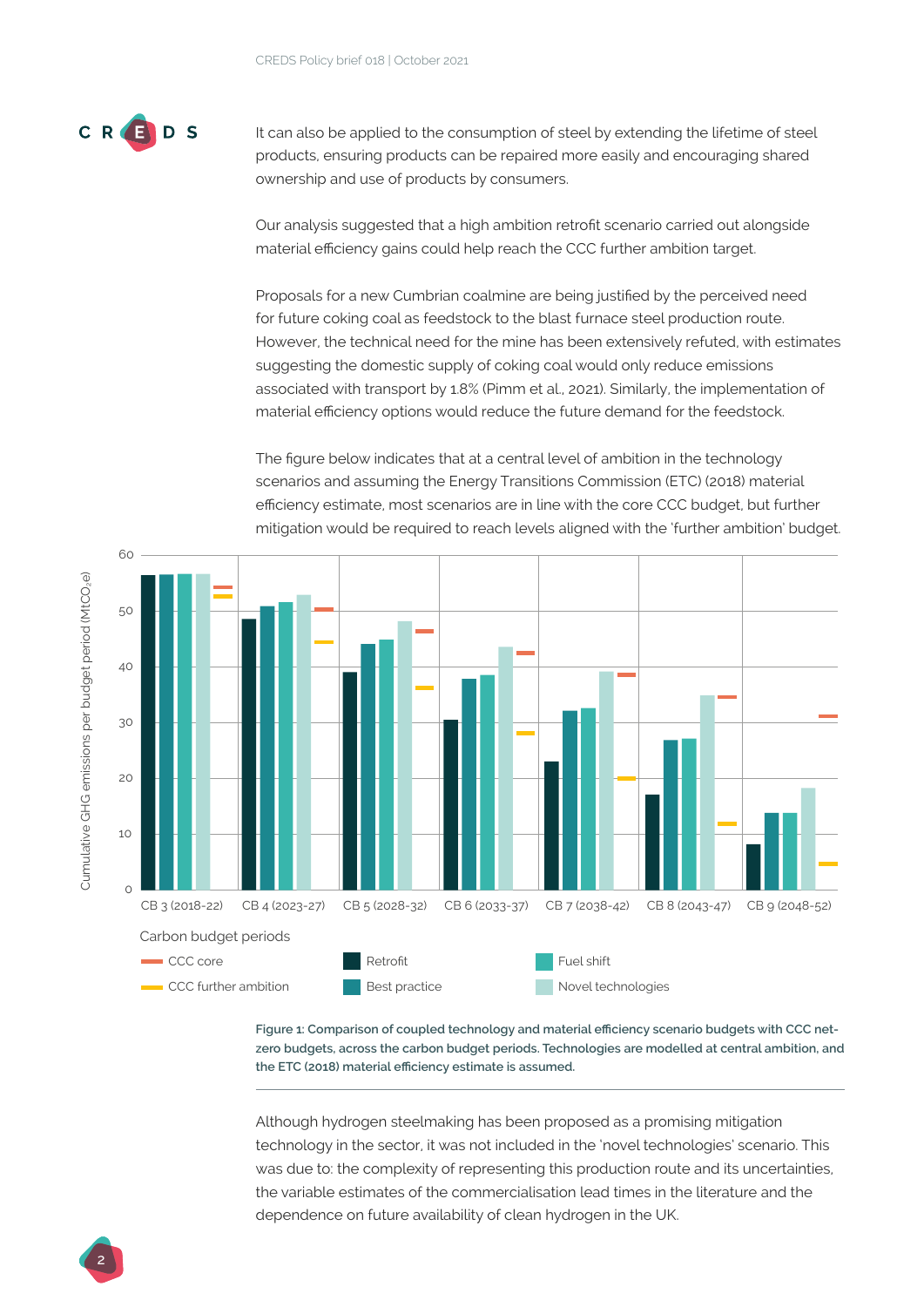

There are some Hydrogen-Direct Reduction (H-DR) plants in operation, as highlighted in the Green Steel Tracker (Vogl et al., 2021) and ThyssenKrupp are trialling the use of green hydrogen in blast furnaces (Winter, 2020; Pimm et al., 2021). However, it has been suggested that production via H-DR could take 20 years for commercialisation (Åhman et al., 2019), or have most benefit after 2050 (Fischedick et al., 2014). Whilst there are 23 hydrogen steelmaking projects being demonstrated in Europe, there are no clear proposals for the same in the UK (ECIU, 2021). For a comprehensive assessment of the potential application of hydrogen to steelmaking, see Pimm et al. (2021a). To drive material efficiency, working with the steel sector alone is insufficient. Policy must also account for corresponding sectors such as construction.

#### **Policy options include:**

- **• Creating business opportunities for deconstruction and reuse of steel**. This can be done through the creation of standards for the reuse of steel within the construction sector, where there is currently large untapped potential (Peake et al., 2018). Information on suppliers and detailed guidance on designing and building with reused steel is needed alongside this (Densley Tingley et al., 2017). Government leadership is important in making this transition, therefore the government should take the lead to create business opportunities and demonstrate the benefits of material efficiency through making the use of recycled and reused steel a requirement in public infrastructure (Densley Tingley et al., 2017; Peake et al., 2018).
- **• Increasing processing and domestic use of scrap steel**. Currently large amounts of scrap steel are exported. Incorporating this into domestic production instead will improve material efficiency (Peake et al., 2018). This could be through methods such as a scrap stabilisation fund which companies can add to during times of high prices and remove from when prices are low in order to keep prices stable and ensure the use of scrap steel is profitable (Yellishetty et al., 2011). With the creation of more substantial secondary material markets both in the steel industry and other sectors, the UK could provide 54,000 net jobs (Peake et al., 2018).
- **• Extending product lifetimes and encouraging shared ownership**. Extended lifetimes of products can be achieved through methods such as extended producer responsibility including longer warranties and repair services, e.g. via product standards or regulation such as the EU Right to Repair legislation. Product sharing aims to make more efficient use of products over their lifetime through strategies such as encouraging shared ownership and libraries of things (Cherry et al., 2018). In the steel sector this could be particularly applicable to vehicles and home appliances. Overall public opinion on this has been shown to be positive (Cherry et al., 2018).

## **Current technologies, especially retrofit, could have high potential to reduce emissions.**

Four technologies that are currently able to reduce emissions within the steel sector were analysed in the paper:

- Retrofitting existing systems with best available efficiency technologies.
- **•** Replacing existing equipment with new, best practice technology.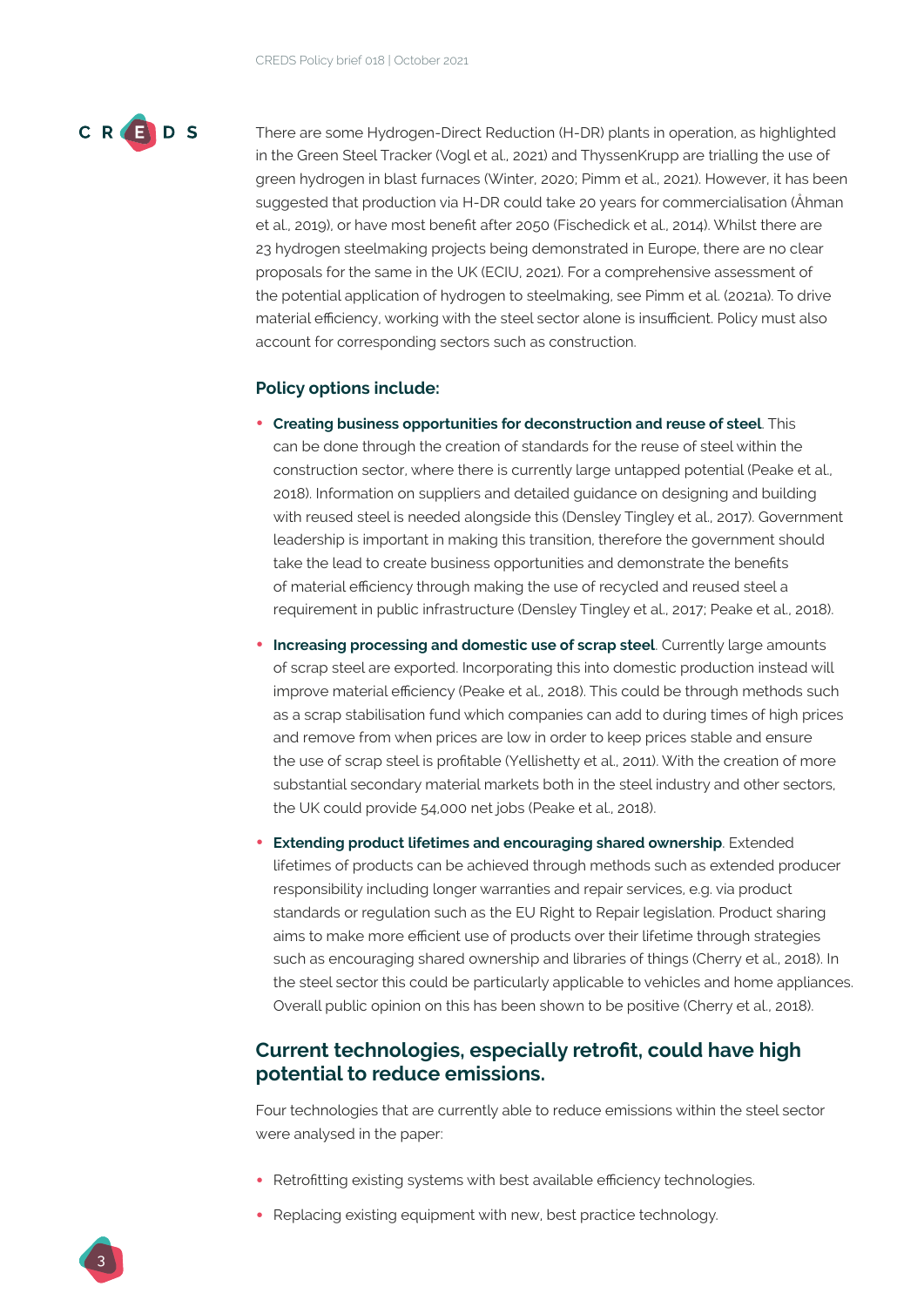

- **•** A fuel shift, moving to a larger share of electric arc furnace (EAF) production and away from blast furnace and blast oxygen furnace (BF-BOF) production.
- Novel technologies are those that have the potential to offer substantial emissions reductions but are not currently commercially viable or operational at larger scales in the UK.

Each of these scenarios were conducted at three levels of ambition – high, central and low depending on the speed of the changes taking place.

The results were compared to the CCC core and further ambition targets. The core measures would allow the UK to reduce emissions by 80% by 2050 compared to 1990 levels, while the further ambition scenarios have the potential to reach a 96% reduction by 2050 (CCC, 2019).

Retrofit was found to have the most potential to lower greenhouse gas emissions in the steel sector up until 2050, demonstrating between a 54 and 64% reduction in absolute emissions. The best practice technology scenario could deliver between 31 and 39% reductions, whereas fuel shift could account for 11–55% reductions, and novel technology 16–41% reductions. These findings are constrained by the top-down nature of the modelling, and limited awareness in the literature of the types of technologies already implemented by industry.



**Figure 2: Relative emissions reduction potential from the modelled technology options** 

Additionally, there is the potential that CCS will be required, especially if there is continuing use of Blast Furnace-Basic Oxygen Furnace (BF-BOF) production. However, material efficiency can offer the potential to reduce the need for reliance on such technology and should be a key component of policy decisions.

Large-scale adoption of technology should consist of instruments to provide incentives for uptake and to compensate for the higher costs. This will also be important to ensure firms remain competitive and to prevent carbon leakage.

#### **Policy options include:**

**• Tax schemes**. Incentives can be offered to companies through tax schemes to reduce the costs associated with new technology. This could operate in a similar way to the current Climate Change Agreements, but conditional on the uptake of technology to reduce emissions.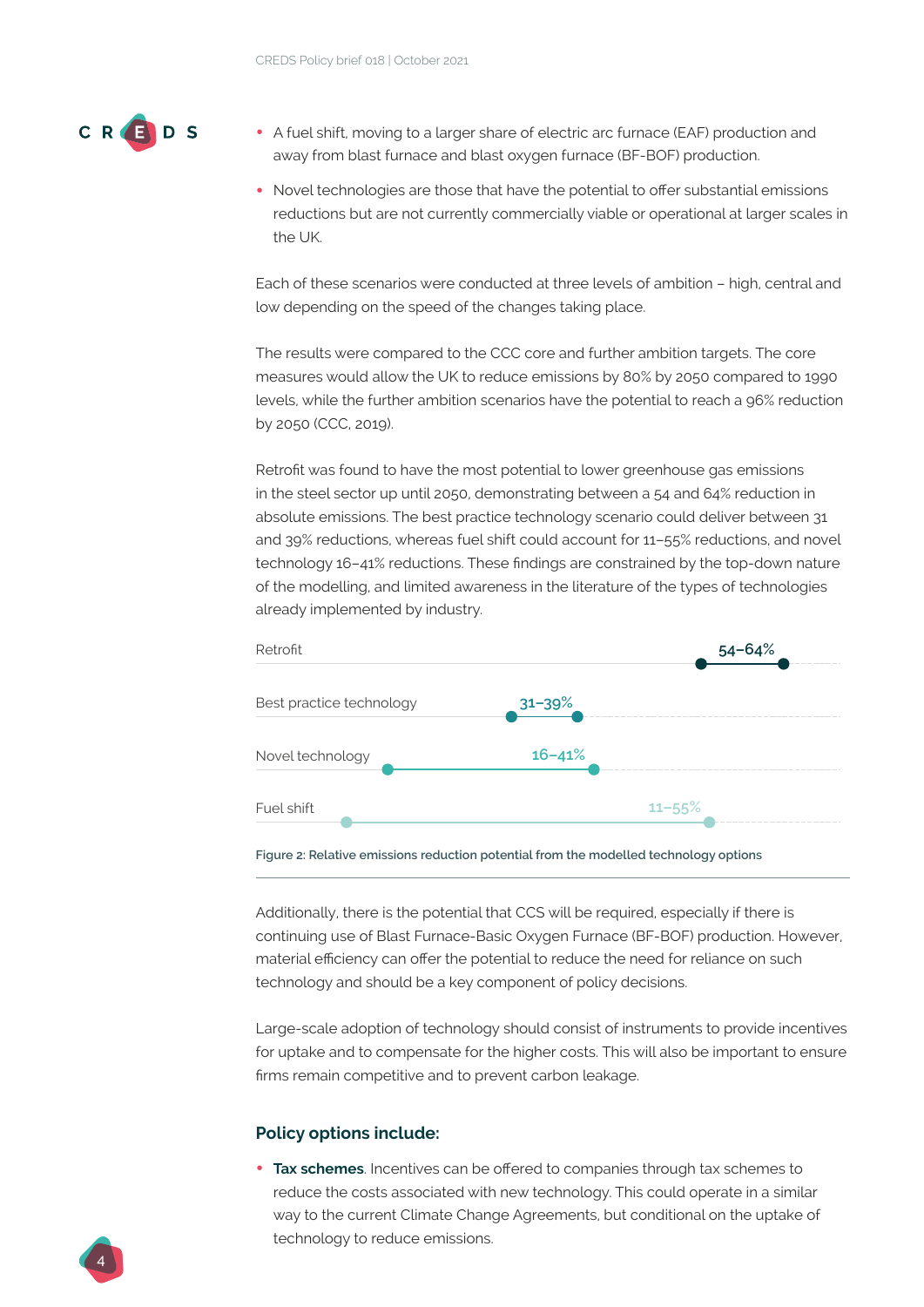

- **• Subsidies**. Subsidising low-carbon technology to encourage uptake can reduce risks associated with costs and investment (CCC, 2019). These subsidies can be reduced over time as technology becomes widespread and more affordable.
- **• Investments**. As investment in technology grows, the costs associated with it decrease, allowing for more widespread adoption (Mathews and Baroni, 2013). Encouraging investment is therefore important in encouraging the uptake of retrofit technology. There are only one or two investment cycles remaining in the steel sector before 2050, and therefore change needs to be made as soon as possible (DECC and BEIS, 2015).
- **• Research, development and demonstration of new technology**. Significant investment in new technology will still be required for the long term (IEA, 2020). In the case that CCS becomes necessary, further action on development and deployment is needed to ensure it is viable (CCC, 2019). The existence of HYBRIT, a Swedish public-private partnership between steel companies and a state energy company to demonstrate the feasibility of hydrogen in steelmaking, provides an example of how technology can be demonstrated with government support (Pei et al., 2020).

Overall, stronger government intervention is recommended in order to encourage decarbonisation and help provide long-term financial stability for the steel sector by reducing costs incurred in the process (Webb, 2021).

#### **Early action is necessary**

Stronger support shown through the above recommendations would help reduce emissions from the production of steel itself rather than after they occur such as through emissions trading schemes. Taking action early to implement technological and material efficiency solutions will allow the steel sector to reach CCC core emissions budgets.

The UK steel industry is also of regional importance, with one third of jobs in the sector found in Northern England (Webb, 2021); policy to decarbonise could therefore have vital importance in supporting the so-called 'levelling up' agenda and economic recovery post-pandemic.

#### **Policy options include:**

- **• Sectoral budgets**. More formalised sectoral carbon budgets could provide a useful framework within which policy can be set and progress assessed (Bataille et al., 2016). This could be achieved, for example, through expanding the role of the Climate Change Agreements, aligning targets with decarbonisation to meet 1.5°C.
- **• Government leadership**. Leadership in the context of the energy transition is important. Coherent vision and ambition are necessary to mobilise others to change by providing direction and legitimacy (Grin et al., 2018). By implementing the abovementioned policies in a timely manner, government can incentivise earlier action to decarbonise the steel sector.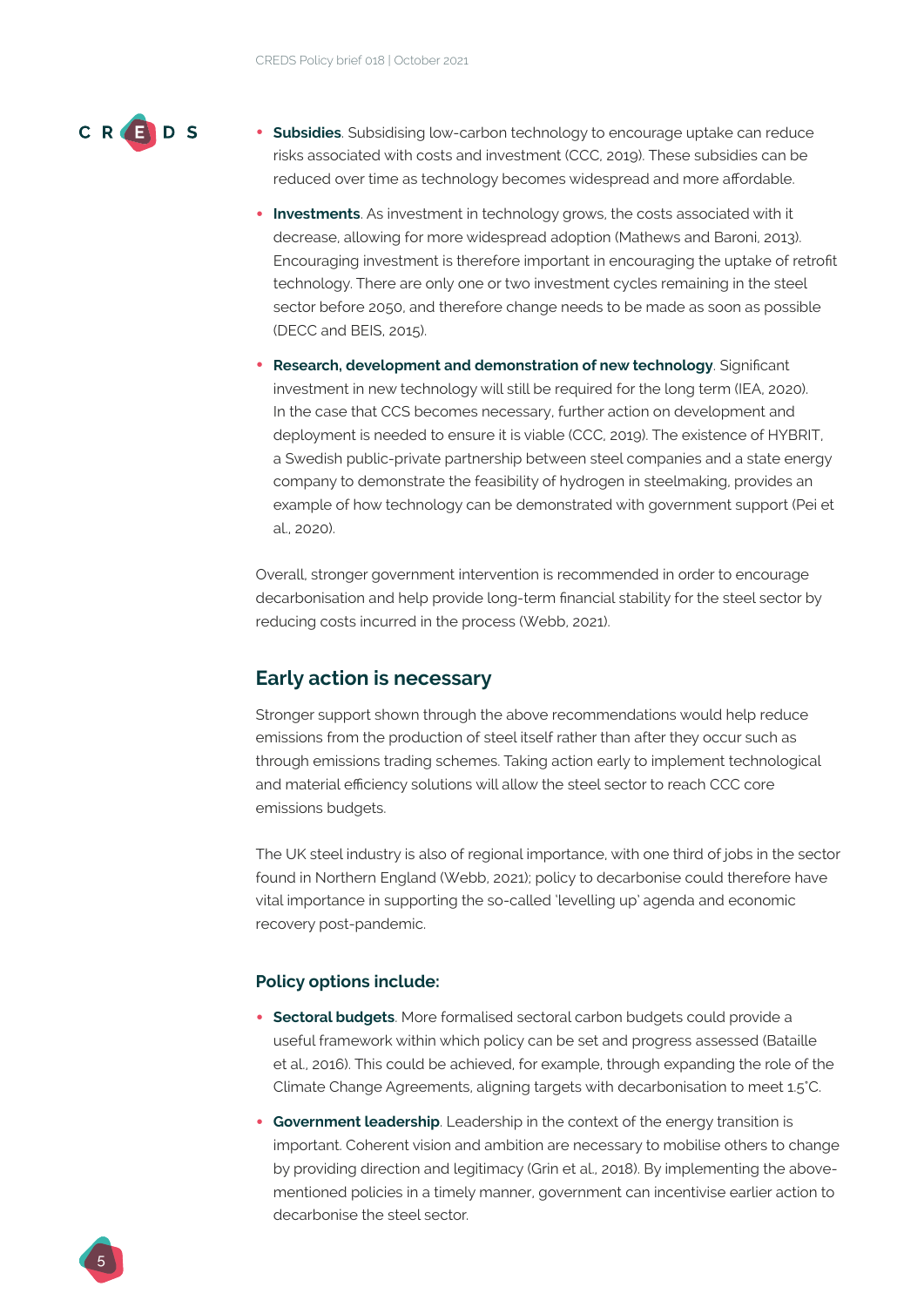

#### **References**

Åhman, M., Olsson, O., Vogl, V., Nyqvist, B., Maltais, A., Nilsson, L.J., Hallding, K., Skånberg, K., Nilsson, M., 2019. [Hydrogen steelmaking for a low-carbon economy: A joint LU-SEI working](https://www.sei.org/publications/hydrogen-steelmaking/)  [paper for the HYBRIT project.](https://www.sei.org/publications/hydrogen-steelmaking/) EESS report no 109 and SEI working paper WP 2018-07. Stockholm Environment Institute, Stockholm, and Lund University, Lund.

Bataille, C., Waisman, H., Colombier, M., Segafredo, L., Williams, J. and Jotzo, F. 2016. The need for national deep decarbonization pathways for effective climate policy. *Climate Policy*, **16**: S7–S26. doi: [10.1080/14693062.2016.1173005](https://doi.org/10.1080/14693062.2016.1173005)

Cherry, C., Scott, K., Barrett, J. and Pidgeon, N. 2018. Public acceptance of resourceefficiency strategies to mitigate climate change. *Nature Climate Change*, **8**(11): 1007–1012. doi: [10.1038/s41558-018-0298-3](https://doi.org/10.1038/s41558-018-0298-3)

CCC, 2019. [Net Zero: The UK's contribution to stopping global warming](https://www.theccc.org.uk/publication/net-zero-the-uks-contribution-to-stopping-global-warming/). London: Climate Change Committee.

Densley Tingley, D., Cooper, S. and Cullen, J. 2017. Understanding and overcoming the barriers to structural steel reuse, a UK perspective. *Journal of Cleaner Productio*n, **148**: 642–652. doi: [10.1016/j.jclepro.2017.02.006](https://doi.org/10.1016/j.jclepro.2017.02.006 )

DECC and BEIS (Department of Energy and Climate Change and Department for Business Innovation and Skills), 2015. [Industrial decarbonisation and energy efficiency roadmaps to](https://assets.publishing.service.gov.uk/government/uploads/system/uploads/attachment_data/file/416667/Iron_and_Steel_Report.pdf)  [2050: Iron and Steel](https://assets.publishing.service.gov.uk/government/uploads/system/uploads/attachment_data/file/416667/Iron_and_Steel_Report.pdf). London: Crown Copyright.

ECIU (Energy and Climate Intelligence Unit), 2021. [Stuck on the starting line: How the UK is](https://eciu.net/news-and-events/press-releases/2021/report-uk-is-falling-behind-europe-in-clean-steel-race)  [falling behind Europe in the race to clean steel](https://eciu.net/news-and-events/press-releases/2021/report-uk-is-falling-behind-europe-in-clean-steel-race). London: ECIU

Fischedick, M., Marzinkowski, J., Winzer, P., Weigel, M. 2014. Techno-economic evaluation of innovative steel production technologies. *Journal of Cleaner Production*, **84**: 563–80. doi: [10.1016/j.jclepro.2014.05.063](https://doi.org/10.1016/j.jclepro.2014.05.063)

Garvey, A., Norman, J. and Barrett, J. 2022. Technology and material efficiency scenarios for a net zero UK steel sector. *Journal of Cleaner Production*, **333**: 130216. doi: [10.1016/j.](https://doi.org/10.1016/j.jclepro.2021.130216) [jclepro.2021.130216](https://doi.org/10.1016/j.jclepro.2021.130216)

Grin, J., Hassink, J., Karadzic, V. and Moors, E.H.M. 2018. Transformative leadership and contextual change. *Sustainability (Switzerland)*, **10**(7): 1–14. doi: [10.3390/SU10072159](https://doi.org/10.3390/su10072159)

IEA, 2020. [Iron and steel technology roadmap](https://www.iea.org/reports/iron-and-steel-technology-roadmap). Paris: International Energy Agency.

Mathews, J.A. and Baroni, P. 2013. The industrial logistic surface: Displaying the impact of energy policy on uptake of new technologies. *Energy*, **57**: 733–740. doi: [10.1016/j.](https://doi.org/10.1016/j.energy.2013.05.048) [energy.2013.05.048](https://doi.org/10.1016/j.energy.2013.05.048)

Peake, L., Brandmayr, C. and Klein, B. 2018. [Completing the circle: Creating effective UK](https://www.green-alliance.org.uk/resources/Completing_the_circle.pdf)  [markets for recovered resources.](https://www.green-alliance.org.uk/resources/Completing_the_circle.pdf) London: Green Alliance.

Pei, M., Petäjäniemi, M., Regnell, A. and Wijk, O. 2020. Toward a fossil free future with HYBRIT: Development of iron and steelmaking technology in Sweden and Finland. *Metals*, **10**(7): 1–11. doi: [10.3390/met10070972](http://dx.doi.org/10.3390/met10070972)